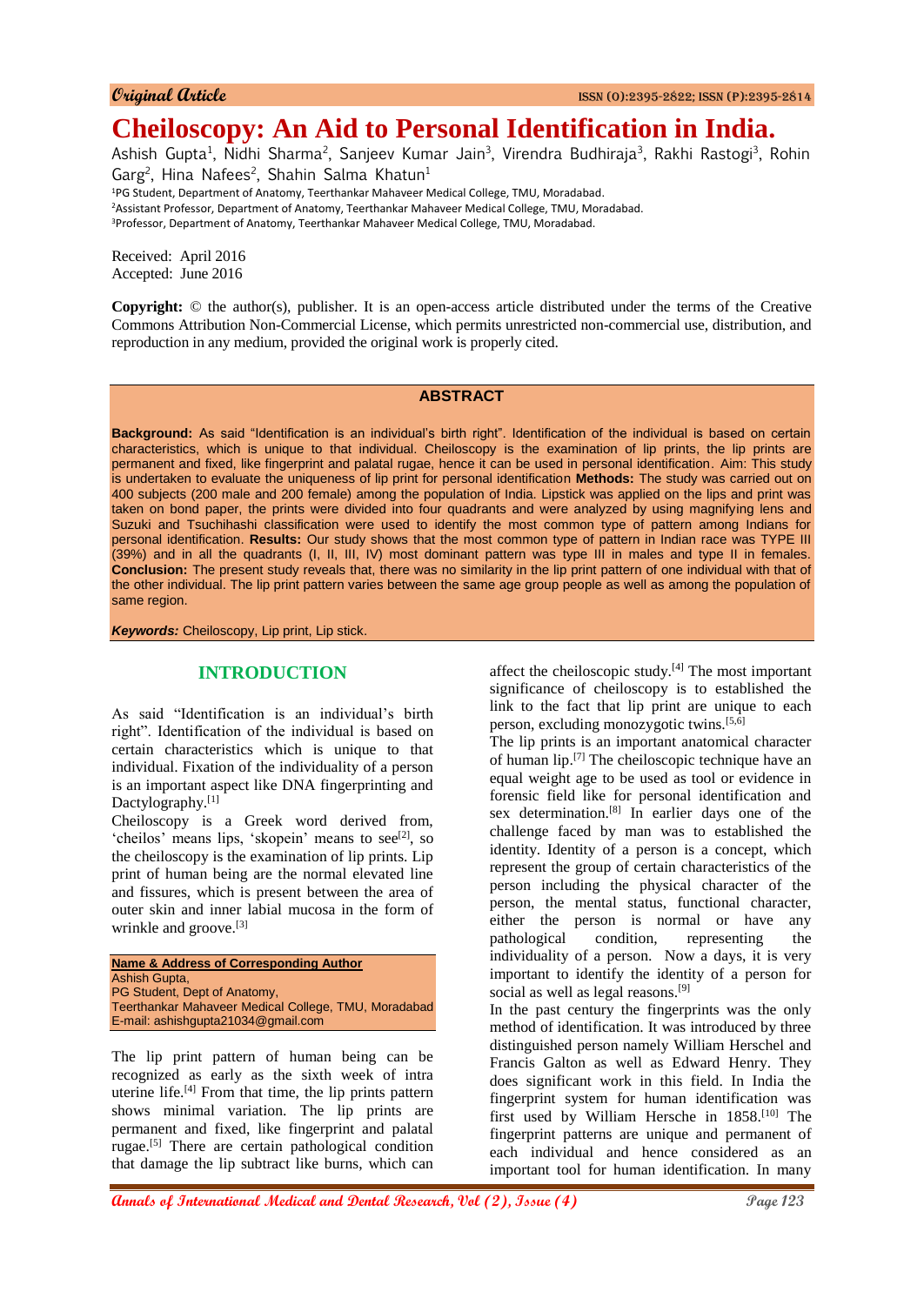cases, the criminal come in contact with some material and fingerprint of that person is left behind on the material, which is used as a evidence. Due to the awareness of this technique for the investigation of crime, the criminal has altered their method and take precautions before the crime process like use of gloves. In such type of cases the criminal identification by the use of fingerprint fail to find out positive result. In such circumstances the investigator can use cheiloscopy as supplemented tool for crime investigation.<sup>[11]</sup>

#### **Classification of Lip Prints:-**

The classifications are very useful to divide the lip prints into different category and limited the range for any investigating process. An organized database can also made for retrieving information with the help of classification. It is also used for comparison.[12] There are various scientist who had given classification and these are as follows:-

- [1] Marty'n Santos classification
- [2] Suzuki and Tsuchihashi classification
- [3] Renaude classification
- [4] Afchar-Bayat lip prints classification
- [5] Jose Maria Dominguez classification
- [6] Individual features of line pattern on red part of lips

**Suzuki and Tsuchihashi classification:-**This is most accepted and widely used classification for sex determination and identification of the person.[2]

| <b>Classification</b> | <b>Groove Type</b>  |
|-----------------------|---------------------|
| Type I                | Complete vertical   |
| Type I'               | Incomplete vertical |
| Type II               | <b>Branched</b>     |
| Type III              | Intersected         |
| Type IV               | Reticular pattern   |
| Type V                | Undifferentiated    |

Many forensic scientist had worked on the lip prints and after their research they concluded that, lip prints are used as a good evidences in any crime investigation as well as for comparison and analysis of person with the help of their known lip prints, those who were present at the site of crime and they got a positive correlation. So, it is needed in forensic odontology to develop a new system related to cheiloscopy and its practical use and correlation between them.[1]

## **MATERIALS AND METHODS**

The study was conducted on 400 subjects (200 male and 200 female) between the age group of 17- 24 year among the population of India. The subjects was asked to clean their lips and open their mouth and lipstick was gently applied on lips for taking the lip prints, for equal spreading of lipstick the subject were asked to rub their lips gently.

After that, a strip of transparent cellophane tape was taken and glued portion of the cellophane tape was applied on the lips of the subject for a few second. After that, tape was carefully lifted from the lips, from one end to the other. The strip of cellophane tape was pasted on a piece of white bond paper to preserve it as a permanent record. The print was subsequently analyzed with the help of magnifying lens. The prints were studied according to Suzuki and Tsuchihashi classification of lip prints and identify that if there is any similarity of lip prints present between two individuals [Figure 1-3].

## **For personal identification**

## **Technique:**

By a horizontal and a vertical line the lip prints were divided into four quadrants. The horizontal line divide the upper lip print from the lower one and the vertical line divide both the lip print into equal right and left halves. The right upper half taken as first quadrant left upper half taken as second quadrant, lower left half taken as third quadrant and lower right half taken as fourth quadrants. The lip prints were observed by using magnifying lens and were categorized into particular type depending upon the predominant pattern [Figure 1-3]. Then the lip print patterns were classified as per Suzuki and Tsuchihashi  $classification<sup>[2]</sup> which states that$ 

- 1. Type I: complete vertical groove i.e. run across the entire lips.
- 2. Type I': incomplete vertical groove i.e. do not cross the entire lips.
- 3. Type II: branched (y- shape)
- 4. Type III: intersected grooves.
- 5. Type IV: reticular grooves.
- 6. Type V: Undifferentiated.

#### **Statistical analysis**

All the data collected was analyzed by using Chisquare test. Chi-square test has been used to test for association between the variables. A p-value of <0.05 was considered significant for all analysis. The z-test was applied to test the significant difference between males and females for different types of lip print pattern.

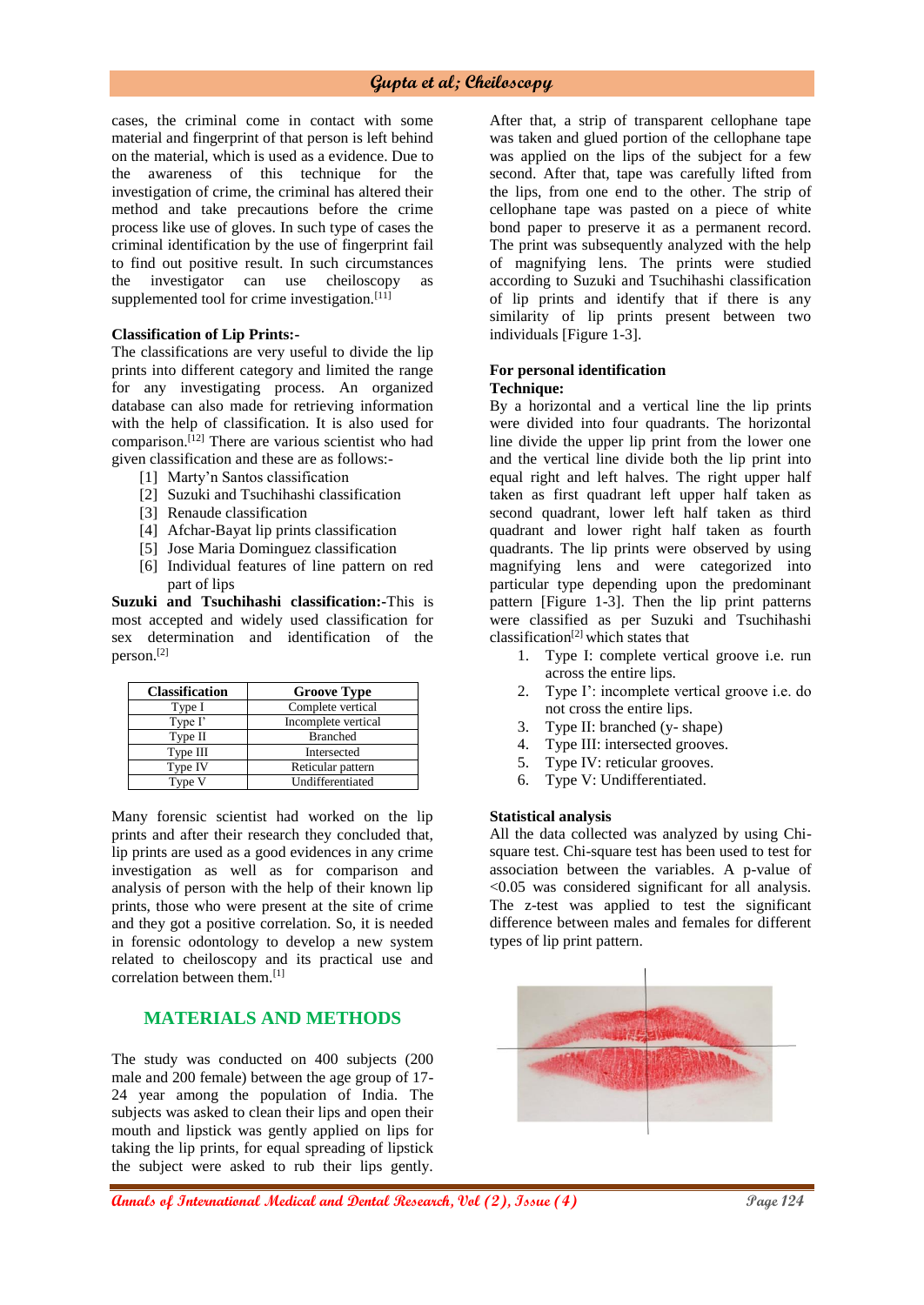| <b>Right upper lip</b><br>I quadrant | Left upper lip<br>II quadrant |
|--------------------------------------|-------------------------------|
|                                      |                               |
| <b>Right lower lip</b>               | <b>Left lower lip</b>         |
| IV quadrant                          | <b>III</b> quadrant           |

#### **Figure 1**: Division of lip print into four quadrant.



**Figure 2**: Materials used.



## **RESULTS**

The present study was conducted on 400 subjects (200 male and 200 female) among the population of India. This study includes both the sexes between the age group of  $17 - 24$  year [Table 1, Figure 4]. The lip prints of all subjects were taken and the statistical analysis was done by the chisquare test to compare the proportions. All the quadrants of the subjects were studied [Table 2-7, Figure 5-8]

| <b>Table 1:</b> Age distribution table of the total sample |        |                |  |  |  |
|------------------------------------------------------------|--------|----------------|--|--|--|
| Age in years                                               | Number | Percentage (%) |  |  |  |
| 17                                                         | 36     | 9%             |  |  |  |
| 18                                                         | 96     | 24 %           |  |  |  |
| 19                                                         | 142    | 35.5 %         |  |  |  |
| 20                                                         | 58     | 14.5 %         |  |  |  |
| 21                                                         | 32     | 8%             |  |  |  |
| 22                                                         | 14     | 3.5 %          |  |  |  |
| 23                                                         | 12     | 3 %            |  |  |  |
| 24                                                         | 10     | 2.5 %          |  |  |  |

[Table 1] Shows that maximum subject was of the age group of 19 year old.



**Figure 4**: Showing age distribution of the total number of sample.

Table 2: Showing statistical description of type I lip print pattern in all the quadrants between males and females.

| Quadrant             | <b>Males</b> | <b>Females</b> | Z-<br><b>Value</b> | Р-<br>Value* |
|----------------------|--------------|----------------|--------------------|--------------|
| <b>Ouadrant I</b>    | 10           | 30             | 10.03              | $< 0.05*$    |
| Quadrant<br>π        | 12           | 30             | 7.68               | $< 0.05*$    |
| <b>Ouadrant</b><br>ш | 10           | 34             | 13.51              | $< 0.05*$    |
| <b>Ouadrant</b>      | 14           | 40             | 13.38              | $< 0.05*$    |

\*represent the value of significant.

[Table 2] shows that the Z-value of type I in quadrant I is  $10.03$  and the P-value  $(<0.05)$  which is statistically significant. On comparing the type I in quadrant II in males and females the Z-value is 7.68 and the P-value  $( $0.05$ ) which is statistically$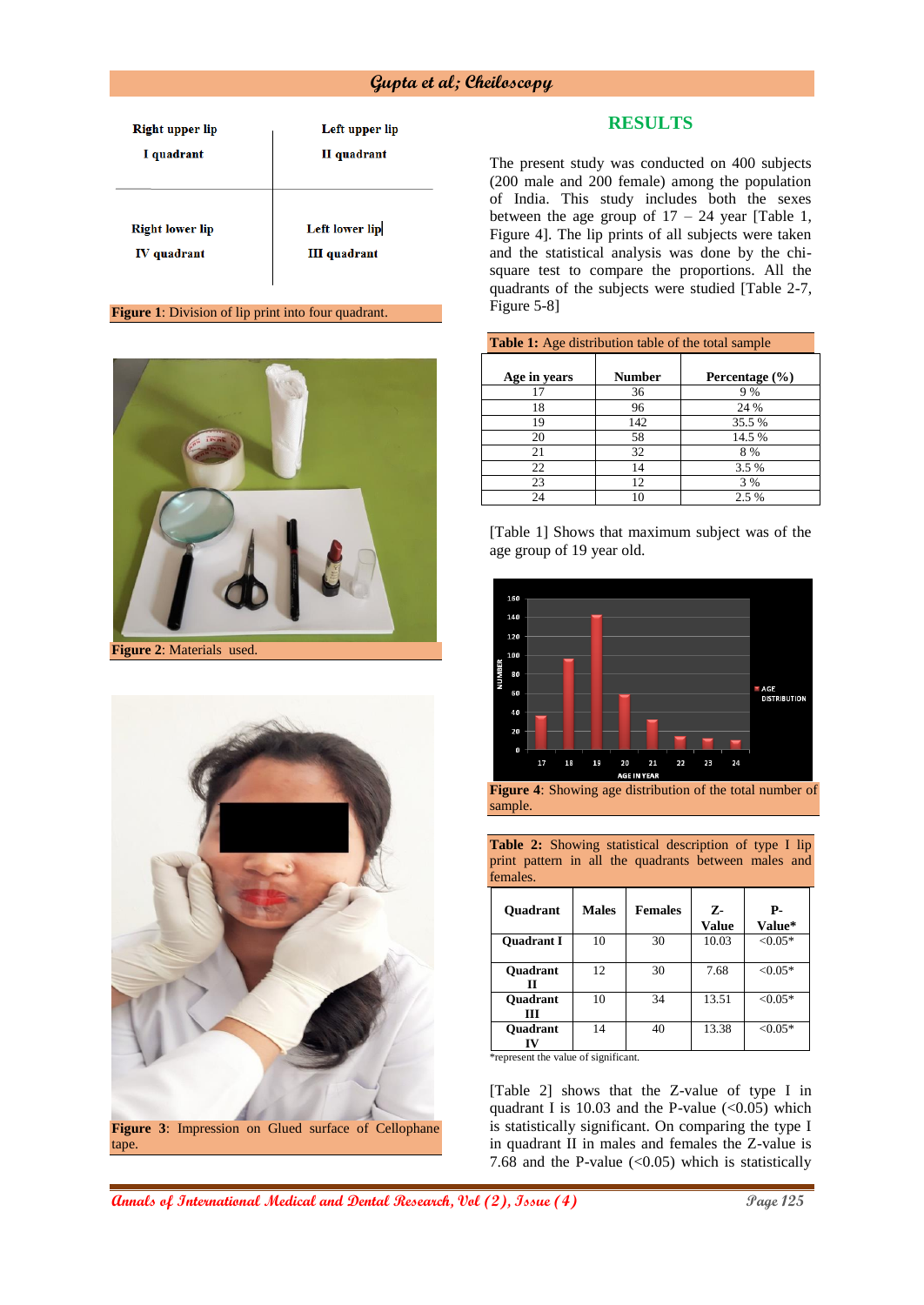significant. On comparing the type I in quadrant III the Z-value is  $13.51$  and the P-value  $(<0.05)$  which is statistically significant and the Z-value in quadrant IV is  $13.38$  and the P-value (<0.05) which is statistically significant.

**Table 3:** Showing statistical description of type I' lip

| print pattern in all the quadrants between males and<br>females. |              |                |                    |              |  |
|------------------------------------------------------------------|--------------|----------------|--------------------|--------------|--|
| <b>Ouadrant</b>                                                  | <b>Males</b> | <b>Females</b> | 7.<br><b>Value</b> | Р-<br>Value* |  |
| <b>Ouadrant I</b>                                                | 12           | 40             | 16.11              | $< 0.05*$    |  |
| <b>Ouadrant</b><br>п                                             | 20           | 10             | 2.91               | $>0.05*$     |  |
| <b>Ouadrant</b><br>Ш                                             | 16           | 40             | 10.98              | $< 0.05*$    |  |
| <b>Ouadrant</b>                                                  | 16           | 33             | 5.95               | $< 0.05*$    |  |

\*represent the level of significant.

[Table 3] shows that the Z-value of type I' in quadrant I is  $16.11$  and the P-value  $(<0.05)$  which is statistically significant. On comparing the type I' in quadrant II in males and females the Z-value is 2.91 and the P-value  $(>0.05)$  which is statistically non significant. On comparing the type I in quadrant III the Z-value is 10.98 and the P-value  $(<0.05$ ) which is statistically significant and the Zvalue in quadrant IV is 5.98 and the P-value (<0.05) which is statistically significant.

| print pattern in all the quadrants between males and<br>females. |              |                |                       |              |  |
|------------------------------------------------------------------|--------------|----------------|-----------------------|--------------|--|
| Quadrant                                                         | <b>Males</b> | <b>Females</b> | $Z -$<br><b>Value</b> | Р.<br>Value* |  |
| <b>Ouadrant I</b>                                                | 40           | 76             | 14.87                 | $< 0.05*$    |  |
| <b>Ouadrant</b><br>п                                             | 32           | 72             | 19.76                 | $< 0.05*$    |  |
| Quadrant<br>ш                                                    | 30           | 62             | 13.56                 | $< 0.05*$    |  |
| <b>Ouadrant</b>                                                  | 36           | 66             | 11.06                 | $< 0.05*$    |  |

**Table 4:** Showing statistical description of type II lip

**\***represent the level of significance,

[Table 4] shows that the Z-value of type II in quadrant I is  $14.87$  and the P-value (<0.05) which is statistically significant. On comparing the type II in quadrant II in males and females the Z-value is 19.76 and the P-value  $(<0.05)$  which is statistically significant. On comparing the type II in quadrant III the Z-value is 13.56 and the P-value  $\langle 0.05 \rangle$ which is statistically significant and the Z-value in quadrant IV is 11.06 and the P-value  $(<0.05)$  which is statistically significant.

[Table 5] shows that the Z-value of type III in quadrant I is 8.65 and the P-value  $(<0.05)$  which is statistically significant. On comparing the type III in quadrant II in males and females the Z-value is 25.81 and the P-value  $(<0.05)$  which is statistically

significant. On comparing the type III in quadrant III the Z-value is  $22.45$  and the P-value  $\langle \langle 0.05 \rangle$ which is statistically significant and the Z-value in quadrant IV is  $21.75$  and the P-value (<0.05) which is statistically significant.

|          |  | <b>Table 5:</b> Showing statistical description of type III lip |  |  |
|----------|--|-----------------------------------------------------------------|--|--|
|          |  | print pattern in all the quadrants between males and            |  |  |
| females. |  |                                                                 |  |  |

| <b>Ouadrant</b>             | <b>Males</b>                               | <b>Females</b> | z.<br><b>Value</b> | Р-<br>Value* |
|-----------------------------|--------------------------------------------|----------------|--------------------|--------------|
| <b>Ouadrant I</b>           | 68                                         | 36             | 8.65               | $< 0.05*$    |
| Quadrant<br>П               | 86                                         | 38             | 25.81              | $< 0.05*$    |
| <b>Ouadrant</b><br>ш        | 80                                         | 36             | 22.45              | $< 0.05*$    |
| <b>Ouadrant</b><br>īV<br>a. | 78<br>$\ddotsc$<br>$\sim$<br>$\sim$ $\sim$ | 35             | 21.75              | $< 0.05*$    |

**\***represent the level of significant

**Table 6:** Showing statistical description of type IV lip print pattern in all the quadrants between males and females.

| <b>Ouadrant</b>      | <b>Males</b> | <b>Females</b> | Z-<br><b>Value</b> | Р-<br>Value* |
|----------------------|--------------|----------------|--------------------|--------------|
| <b>Ouadrant I</b>    | 30           | 10             | 10.02              | $< 0.05*$    |
| <b>Ouadrant</b><br>п | 10           | 34             | 13.51              | $< 0.05*$    |
| <b>Ouadrant</b><br>Ш | 30           | 12             | 7.68               | $< 0.05*$    |
| <b>Ouadrant</b>      | 30           | 14             | 5.74               | $< 0.05*$    |

\*represent the level of significant.

[Table 6] shows that the Z-value of type IV in quadrant I is  $10.02$  and the P-value  $\langle 0.05 \rangle$  which is statistically significant. On comparing the type IV in quadrant II in males and females the Z-value is  $13.51$  and the P-value  $( $0.05$ )$  which is statistically significant. On comparing the type IV in quadrant III the Z-value is 7.68 and the P-value  $(<0.05$ ) which is statistically significant and the Zvalue in quadrant IV is 5.74 and the P-value (<0.05) which is statistically significant.

**Table 7:** Showing statistical description of type V lip print pattern in all the quadrants between males and females.

| <b>Ouadrant</b>      | <b>Males</b> | <b>Females</b> | Z-<br><b>Value</b> | Р.<br>Value* |
|----------------------|--------------|----------------|--------------------|--------------|
| <b>Ouadrant I</b>    | 40           | 8              | 22.75              | $< 0.05*$    |
| <b>Ouadrant</b><br>П | 40           | 16             | 10.98              | $< 0.05*$    |
| <b>Ouadrant</b><br>ш | 34           | 16             | 6.61               | $< 0.05*$    |
| <b>Ouadrant</b>      | 26           | 12             | 4.91               | ${<}0.05*$   |

\*represent the level of significant.

[Table 7] shows that the Z-value of type V in quadrant I is  $22.75$  and the P-value  $( $0.05$ )$  which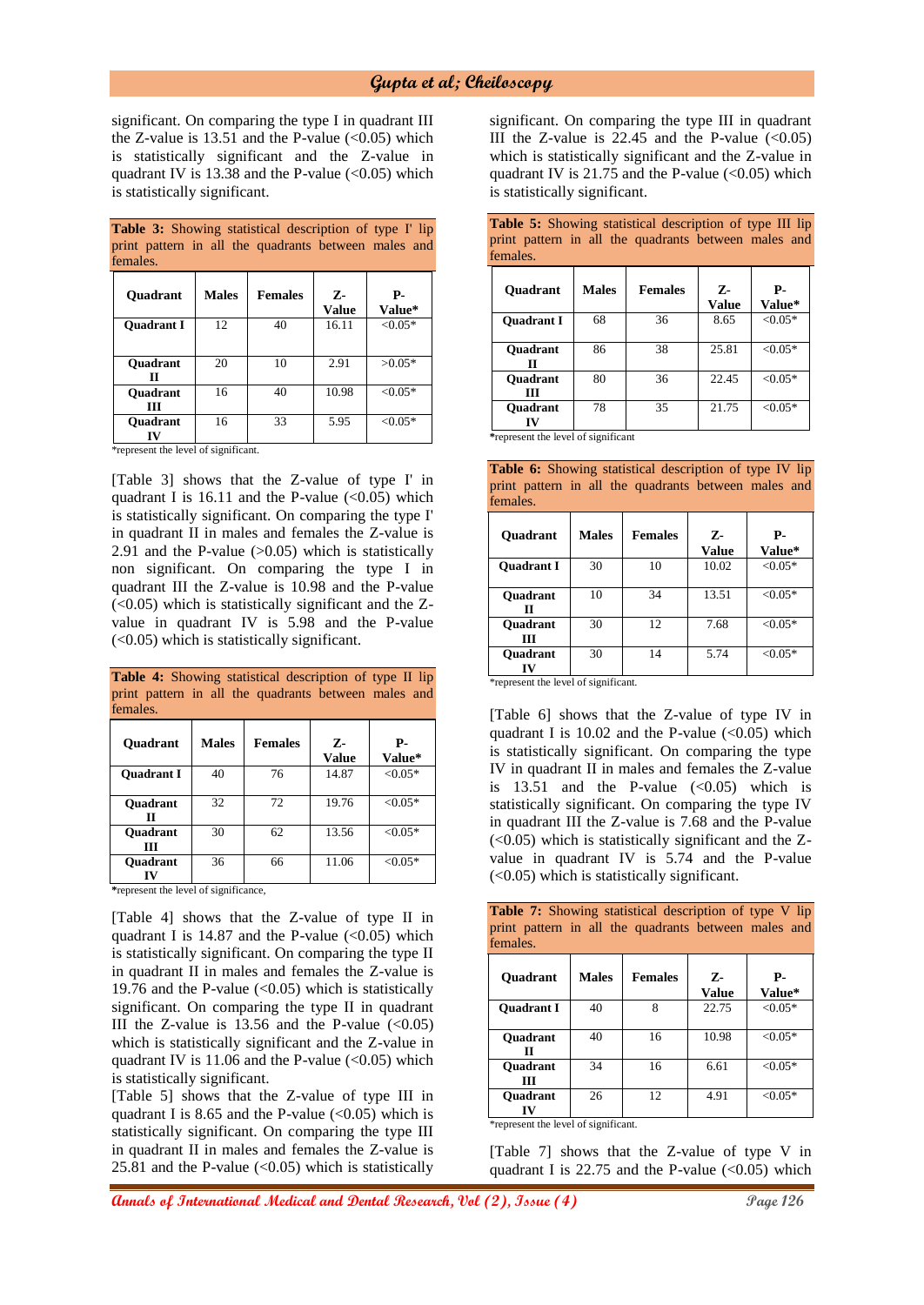is statistically significant. On comparing the type V in quadrant II in males and females the Z-value is 10.98 and the P-value  $(<0.05)$  which is statistically significant. On comparing the type V in quadrant III the Z-value is  $6.61$  and the P-value  $( $0.05$ )$ which is statistically significant and the Z-value in quadrant IV is 4.91 and the P-value  $(<0.05)$  which is statistically significant.



**Figure 5**: Showing the male and female lip print pattern in quadrant I.





**Figure 7**: Showing the lip print pattern of male and female in quadrant III.



## **DISCUSSION**

Identification of the human being is one of the most important as well as very challenging act in the present era. For the certification of death and also for the personal identification for any social or legal reasons, the pre-requisite criteria is the identification of the individuality.<sup>[1,2]</sup> Lip print is very important tool present for personal very important tool identification in any criminal investigation cases.

The present study was conducted on 400 subjects (200 male and 200 female) between the age group of 17-24 among the population of India. The lip print were taken and analyzed to the most common type of pattern in male and females. Similar age as was considered in Prateek Rastogi et al.<sup>[13]</sup>

Different study gives different opinion about the lip print pattern among the males and females. In the present study the lip prints were divided into four different quadrants and each quadrant was analyzed separately among male and females. After the analysis it was noticed that no two or more than two individual have similar type of lip print which means lip print is an important and unique feature of an individual. Similar type of observation was reported by many other workers like Kasprzak et  $al^{[1]}$ , William et al<sup>[14]</sup>, Saraswati et al<sup>[3]</sup>, Sharma et  $al^{[15]}$ , Patel et al<sup>[16]</sup>, Vahanwala et al<sup>[17]</sup>, Jaishankar et al<sup>[18]</sup>, Narang et al.<sup>[19]</sup>

The lip print pattern can also vary according to the geographical distribution. For the study of the Geographical distribution the subject should be selected from different geographic region depending on their state of origin. Prateek Rastongi et al<sup>[13]</sup> had conducted a study on south Indian region and the present study was based on Indian races. Among Indians shown in the present study the most common type of pattern in quadrant I was type II and in quadrant II, III and IV was type III. In South Indian shown in Prateek Rastongi et al<sup>[13]</sup> the most common pattern in quadrant I was type III and in quadrant II, III and IV was type II.

### **CONCLUSION**

The present study reveals that lip prints are unique for each and every individual. The lip prints are the anatomical structure which are constant and can be used as a tool for identification.

#### **In Quadrant I**

- Type III was most common in male i.e 68 ( 34 % )
- Type II was most common in female i.e 76 ( 38% )

#### **In Quadrant II**

 Type III was most common in male i.e 86 ( 43 % )